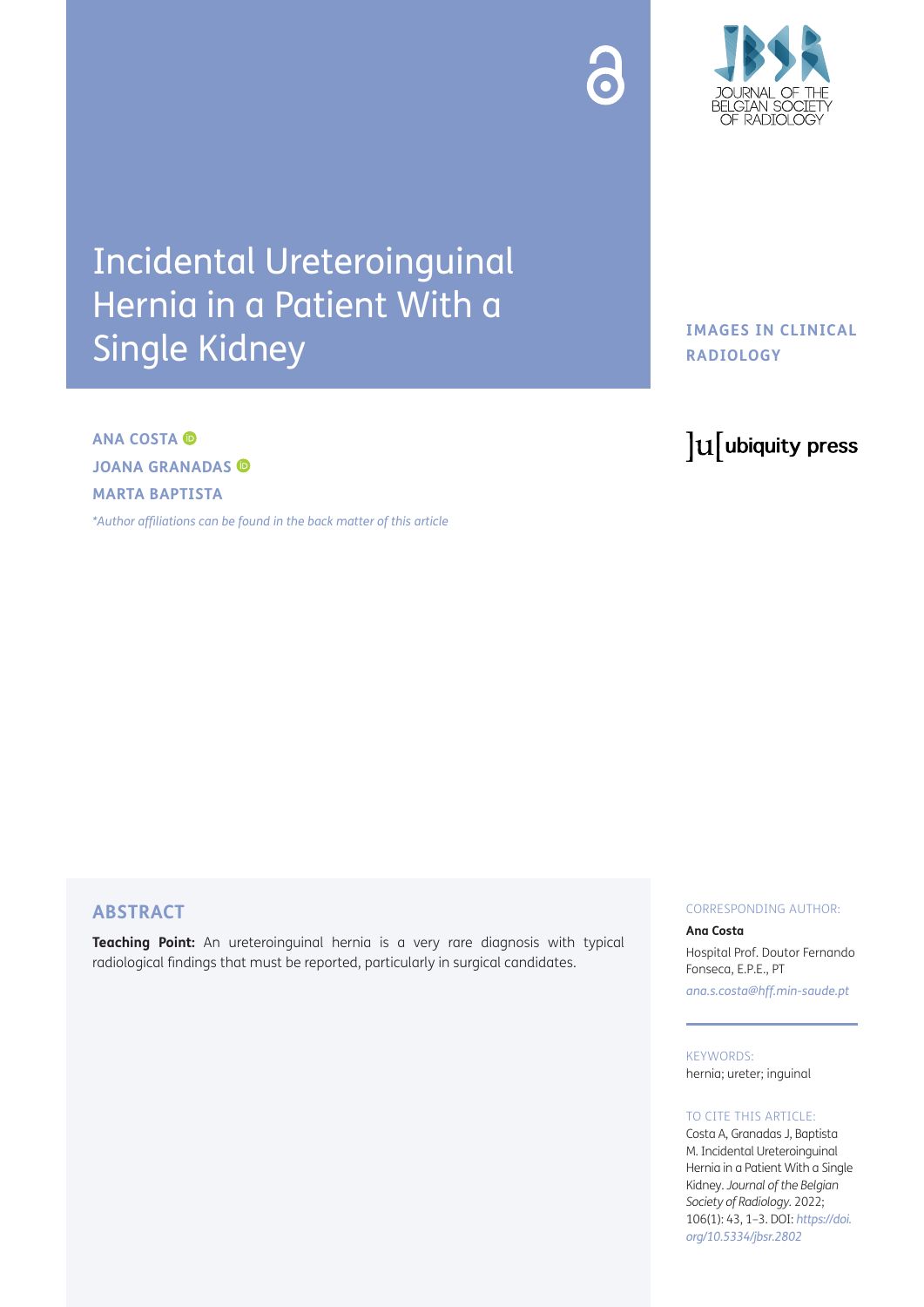#### **CASE HISTORY**

An 86-year-old man with hypertension, type II diabetes, and no surgical history was admitted for acute upper gastrointestinal bleeding due to a bulbar ulcer. For clinical worsening after the upper endoscopy, an abdominopelvic computed tomography (tube voltage 140 kV; tube current 428 mAs) with intravenous contrast (80 ml 300 mg iodine/mL, 4 mL/s) on arterial, venous, and urographic phases (25, 70, and 180s after injection, respectively) was performed. Images showed signs of gastrointestinal perforation. Incidentally, a right single kidney was detected (**[Figure 1](#page-1-0)**, arrow on axial image) with an incomplete duplex collecting system, with a bifid pelvis and a single ureter. The ureterovesical junction was normally positioned. Hydroureteronephrosis was present, and the ureter descended into the right inguinoscrotal region (**[Figure 2](#page-1-1)**, arrow on axial image), with stenosis at the hernia



**Figure 1.**

<span id="page-1-0"></span>

<span id="page-1-2"></span><span id="page-1-1"></span>

defect (**[Figure 3](#page-1-2)**, arrow on 3D coronal reformation). Renal function tests showed high creatinine (1,50mg/dL) and low glomerular filtration rate (47 ml/min/1,73 m<sup>2</sup>). The patient underwent surgery for ulcerorrhaphy, during which a right indirect inguinal hernia with peritoneal fat was found. The ureter was in a retroperitoneal location, accompanying the hernia. The final diagnosis was a paraperitoneal ureteroinguinal hernia. This was not surgically approached over hemodynamic instability. The patient improved, renal function tests normalized, and the hydroureteronephrosis decreased at follow-up imaging.

#### **COMMENT**

An inguinal hernia is a common diagnosis, frequently leading to surgery. However, inguinal herniation of the ureter is an extremely rare finding in patients with native kidneys when there is no associated ectopic or transplanted kidney. Risk factors include male sex, age above 50 years old, collagen synthesis deficiencies, obesity, and previous kidney transplantation. This is a late complication after transplantation and must be sought when there is hydronephrosis to prevent graft loss. Previous hernia repair is not an established risk factor. Patients may have urinary symptoms, obstructive uropathy, or be asymptomatic. Nowadays,